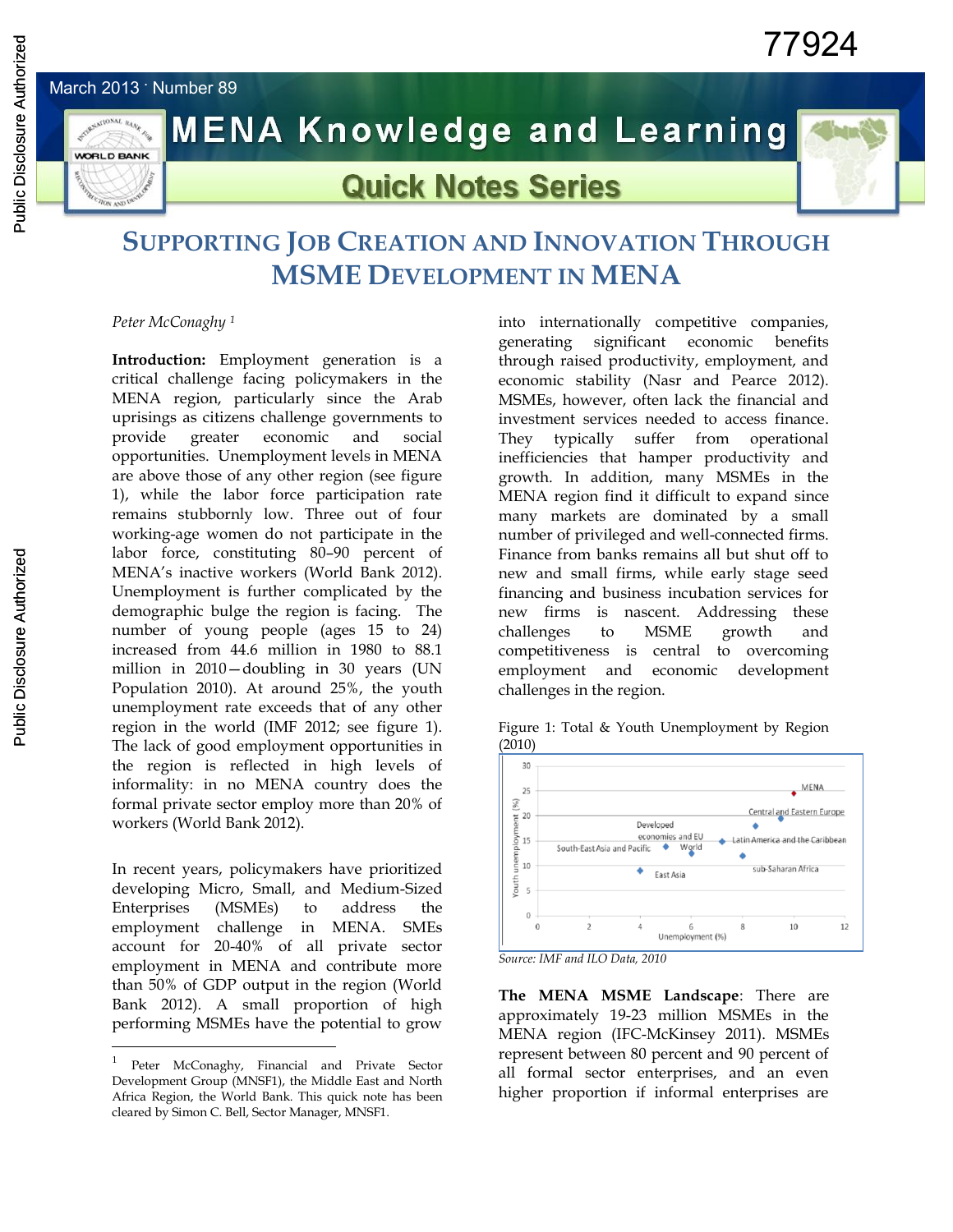taken into account (Nasr and Pearce 2012). Only 10% of the total SMEs are formal. The number of formal SMEs is significantly lower for transition countries such as Egypt (6%) or Yemen (5%). This is congruent with the employment trends in the MENA region. The typical non-GCC MENA country is estimated to employ as much as 67% of its labor force informally (Loayza & Wada, 2010). Overall, SMEs account for 20-40% of all private sector employment in MENA and contribute to over 50% of GDP output in the region (World Bank 2012) (see figure 2).

Figure 2: SMEs as Employers in select MENA **Countries** 



**Access to Finance Constraints in MENA**: Access to finance remains highly unfavorable for MSMEs – the total estimated financing gap for MSMEs in MENA is USD \$320-\$390 billion (IFC-McKinsey 2011). Only 8% of total Bank loans go to SMEs in MENA, although this figures ranges widely from 24% in Morocco to 2% in the GCC (see figure 3).

Significant risk aversion and high collateral requirements amongst banks make it very difficult for MSMEs to receive credit. Recent studies have shown that over half of the SMEs who apply for a bank loan are rejected (Al-Yahya and Airey 2013). Banks generally require much more stringent collateral and guarantor requirements from MSMEs than from larger enterprises. Banks usually charge much higher interest rates and fees to MSMEs because of the time and cost of completing due diligence procedures on small firms. The high number of informal MSMEs further hinders access since there are licensing and registration requirements to receiving a loan. While

microfinance can be an important source of finance for households and micro businesses, it is generally not well suited for SMEs as the credit provided is too small to cover long-term business needs. Similarly, microfinance outreach is limited, reaching only 1.8% of the adult population.



Figure 3: MENA Share of SME Loans of Total Loans

*Source:* Union of Arab Banks/World Bank Financial Flagship Report 2011

**Bridging the Finance Gap through World Bank Assistance**: Since 2010 the World Bank has implemented a series of projects supporting access to finance on a commercial basis for MSMEs and providing incentives for banks to lend. The Egypt Enhancing Access to Finance for SMEs project began in 2010 and provides \$300 million dollars (\$150 for microfinance institutions; \$150 for credit and small enterprise finance) in liquidity support. To date the project has supported 3,000 SMEs and 27,000 micro enterprises. The project has contributed to creating 80,000 jobs and has served 4,941 female-owned microenterprises. The Egyptian government is seeking \$300 million in additional financing for the project because of significant demand from participating financial institutions (PFIs). A similar \$50 million project in Tunisia – effective since 2011 – is disbursing rapidly and has led to a 10% increase in the total number of MSME loans made by PFIs.

MENA FPD projects have also sought to enhance MSME access to finance through reducing bank risk aversion by sharing downside loses. The Morocco SME Guarantee Facility Project, approved in June 2012, provides \$50 million to support partial credit guarantees to mitigate credit risk on loans to MSMEs.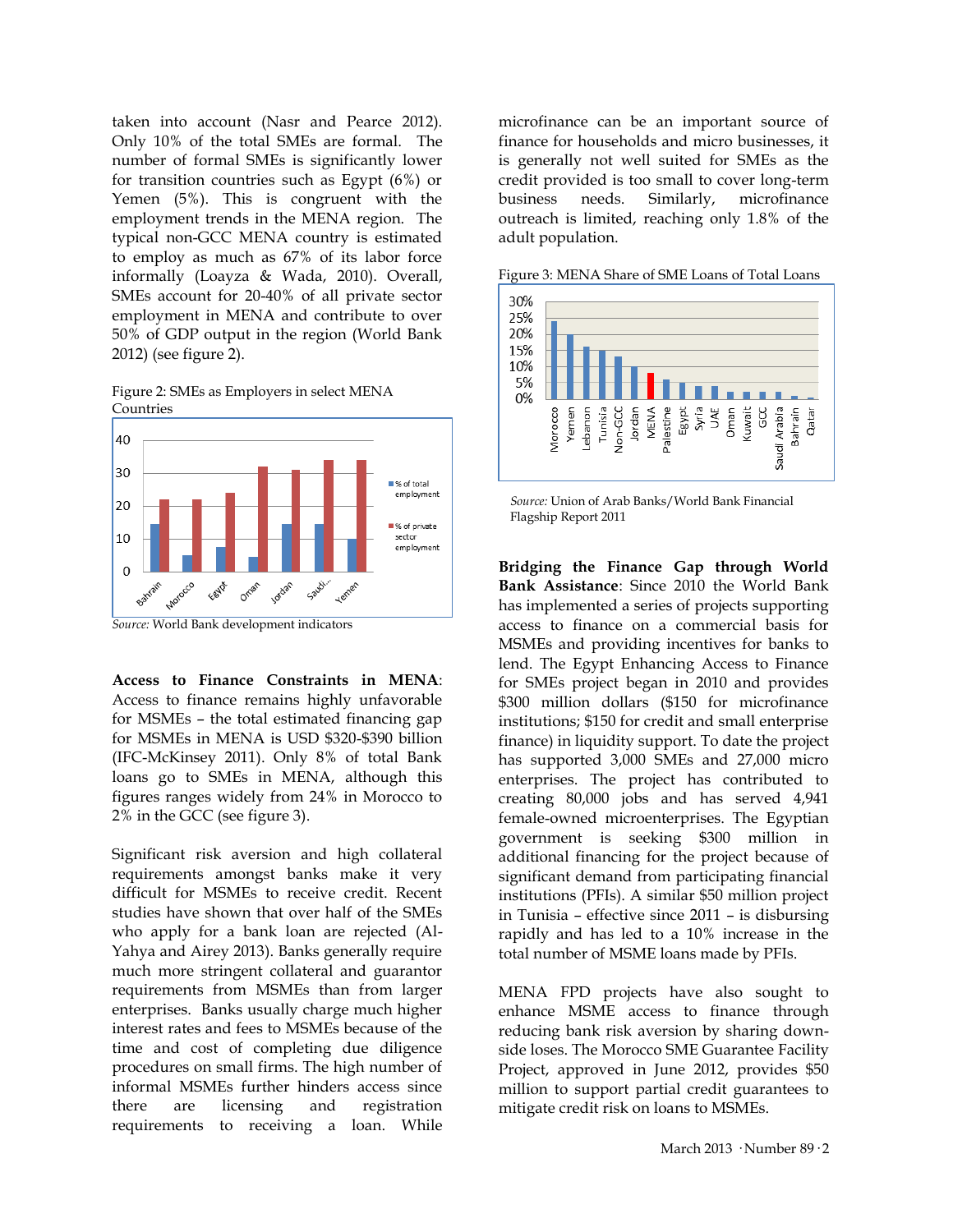**An Integrated Approach to Address Market Bottlenecks Affecting MSMEs**: While financial constraints remains a key impediment to MSME growth and employment creation in MENA, technical assistance can help address bottlenecks at the enabling environment as well as at the firm and market sub sector levels (see figure 4). With regards to policy and regulation, reform is needed to reduce the cost, time, and inefficiencies surrounding doing business. MENA countries on average rank 98 out of 185 countries in the 2013 World Bank Doing Business indicators. Support is also needed at the level of MSMEs themselves, in order to, *inter alia*, improve operational efficiency, upgrade business processes, improve internal controls and risk management, and expand to new markets. Firm-level demand studies demonstrate that business skills and business development assistance (BDA) are perceived by many SME owners to be nearly as important as access to finance (Al-Yahya and Airey 2013).

Figure 4: Key Pillars for MSME Reform in MENA

| Enabling               | <b>Business development</b> |
|------------------------|-----------------------------|
| policy environment     | assistance/skills           |
| <b>Market linkages</b> | <b>Patient capital</b>      |

*Source:* Al-Yahya and Airey 2013

**Market Linkages and Business Development Assistance:** Business Development Services (BDS) have been a core focus of World Bank projects for some time. Tunisia's Export Development II project provided matching grants (50% financing subsidy) to firms for assistance in marketing and facilitating access to foreign markets. The \$37 million dollar facility – operational between January 2005- September 2012 – generated incremental exports of \$550 million and served 1,239 firms, many of which were first time exporters. An impact evaluation conducted by the World Bank found that annual export growth was 38.9% higher for assisted firms compared to a control group in 2004-2008.<sup>2</sup> The World Bank is currently negotiating a third export development project for Tunisia (\$53 million) which will focus on enhancing export capacity

 $\overline{a}$ <sup>2</sup> Gourdon, J., JM Marchat, S. Sharma, and T. Vishwanath. *Ex-Post Impact Evaluation of an Export Promotion Matching Grant: Tunisia's EMAF II*. Rep. No. 40. Washington: World Bank, 2011. Print. MENA Knowledge and Learning.

of value-added industries including ICT and healthcare. The project design will focus on making grant schemes sustainable through embedding them in permanent government structures.

More recently the World Bank has developed a \$4.9 million MSME revitalization project in Yemen which provides 50% financing for up to 400 fresh graduates to complete internship programs. The program also includes 400 firms with matching grants (50% of the cost) for business development upgrading of firms. The project is particularly important given significant contractions in the economy due the recent the political and security crises.

In order to integrate TA across the region and to provide resources to quickly respond to client requests, the World Bank, along with the IFC launched in 2012 a \$30 million technical assistance facility to build the capacity of financial institutions for sustainable financing, and support MSME business development services through advisory services and policy support. The facility focuses on three broad pillars: a) legal, regulatory, and institutional reforms; b) advisory services to PFIs; and c) support and training to MSMEs.

**Letting Gazelles Run - Unlocking the Power of Startup Firms**: Studies on SMEs (which account for the majority of private sector employment in MENA), note that only 10%- 15% of them generate 50-80% of new SME jobs (Holzl, WIFO 2008). Research in this area demonstrates that net job growth comes from large firms and startups (qtd. in Freund 2011). One reason why SMEs tend not to create the most jobs is that they often have inefficient business processes that make them less productive than larger enterprises. Recent research (Haltiwanger 2010; Zarutskie 2013) finds that startups account for a significant portion of job and productivity growth and younger firms disproportionately hire young employees. These findings suggest that policymakers should be promoting start-ups and fast growing young firms (gazelles) to achieve strong employment outcomes, rather than broad-based promotion of SMEs.